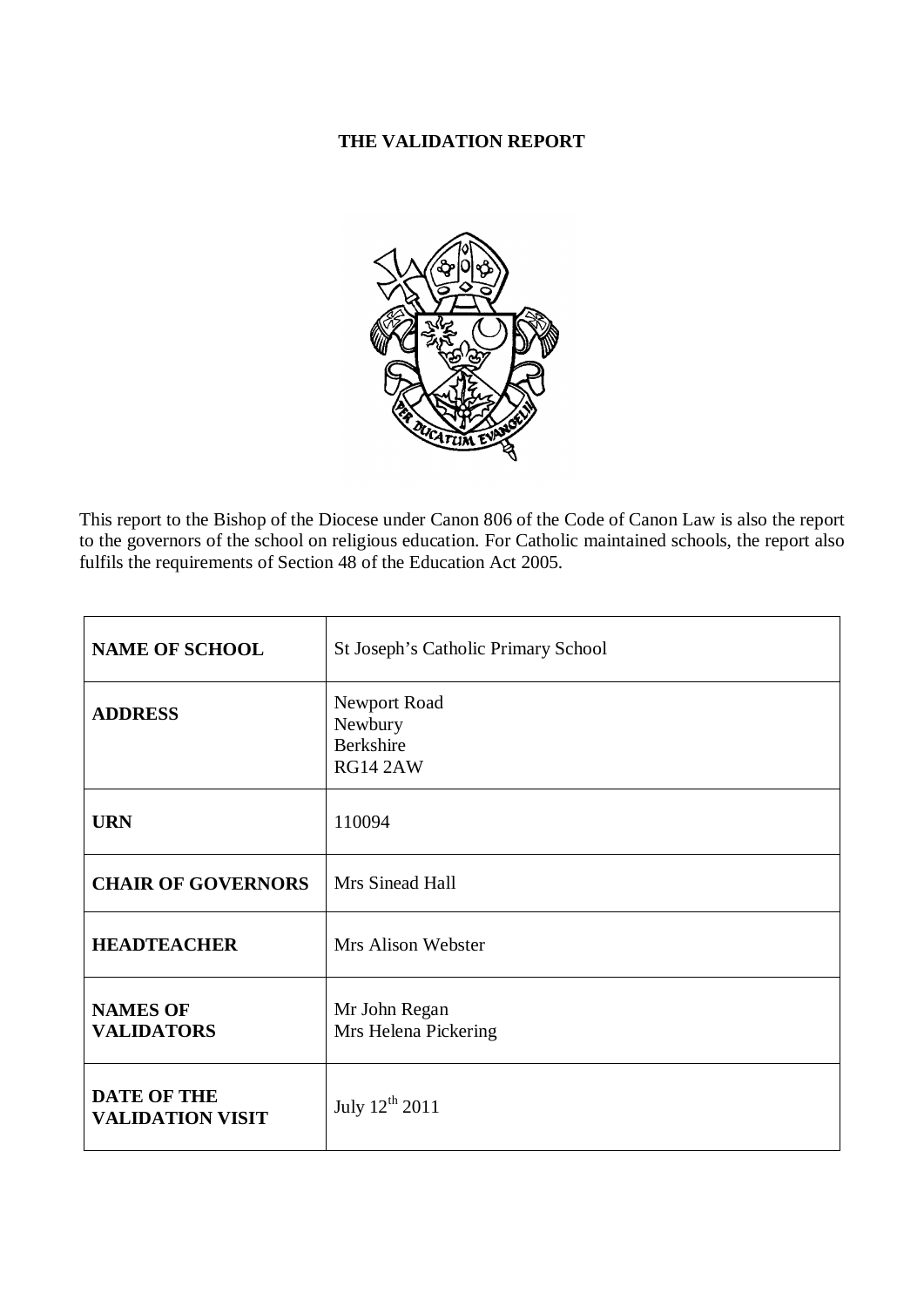# **Information about the school**

| Number of pupils on roll      | 191            |
|-------------------------------|----------------|
| Number of boys                | 97             |
| Number of girls               | 94             |
| Number of statemented pupils  | $\overline{4}$ |
| Percentage of Catholic pupils | 51%            |
| Number of teaching staff      | 12             |
| Number of support staff       | 19             |
| Percentage of Catholic staff  | 42%            |

St Joseph's school is situated in a pleasant suburb of Newbury, close to a retail park and other amenities. It is within walking distance of St Joseph's church and also serves the parish of St Francis De Sales and the other parishes of the West Berkshire Pastoral Area. The school covers a wide catchment area and now admits children from a very broad range of ethnic backgrounds. At present thirteen home languages other than English are spoken by the pupils, making St Joseph's the most culturally diverse school in West Berkshire. The school is modern, well maintained and benefits from a playing field of good size.

The school has undergone significant staff turnover recently and as a result management structures have been amended and new staff have been welcomed to the school. This process will continue into the new school year 2011-12.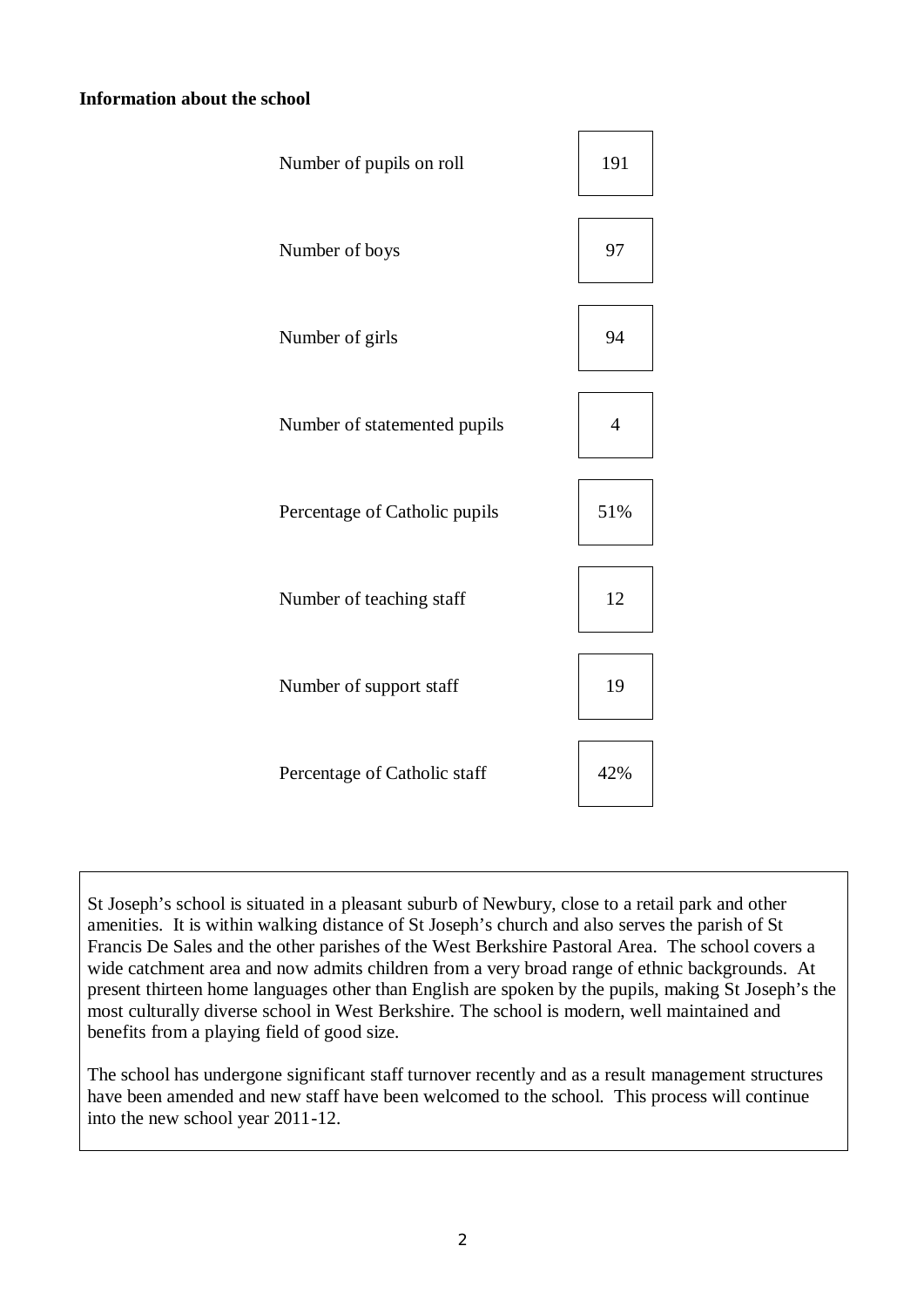# **The school's effectiveness in providing Catholic education**

St Joseph's is an example of a good Catholic school community in action. It is guided by universally held Catholic Christian principles and the leadership team, led by the headteacher, model strong Gospel values. The school is well supported by its two local priests and a team of committed governors. The local community greatly values the work of the school, which is highly inclusive, happy and calm.

The school is well placed to improve overall satisfactory standards of teaching and learning, to match the good practice seen in many parts of the school and to raise attainment levels. The senior management team has a good understanding of the school's needs and is committed to improvement.

The work of St Joseph's School is truly inspired and guided by the Spirit. The moral development of the children is of a very high standard.

## a) Key strengths of the school

- St Joseph's School is a truly Catholic community, based on shared Catholic values, offering a witness to Christ in the world.
- The school is extremely welcoming and inclusive.
- St Joseph's is a calm, secure and happy place for children to learn and to play together.
- The attitudes and behaviour of all pupils are excellent.
- The moral development of the children is outstanding. The children are aware of their responsibilities to the community and are extremely caring and supportive of one another.
- The children, well led and inspired by staff, are very aware of their responsibilities to the wider world and work hard to support several charities.
- The staff is a united, hard-working team, which is well led and managed.
- The school has responded very positively to the recent admission of many boys and girls from more culturally diverse home backgrounds. These children have been welcomed to the school, embraced and enabled to achieve. The different cultures within St Joseph's School are celebrated.
- The school benefits from the active and valued support of two local priests and a committed, well-organised governing body.
- Communication with parents, parishes and the local community is good.
- Parents value the work of the school and are very supportive.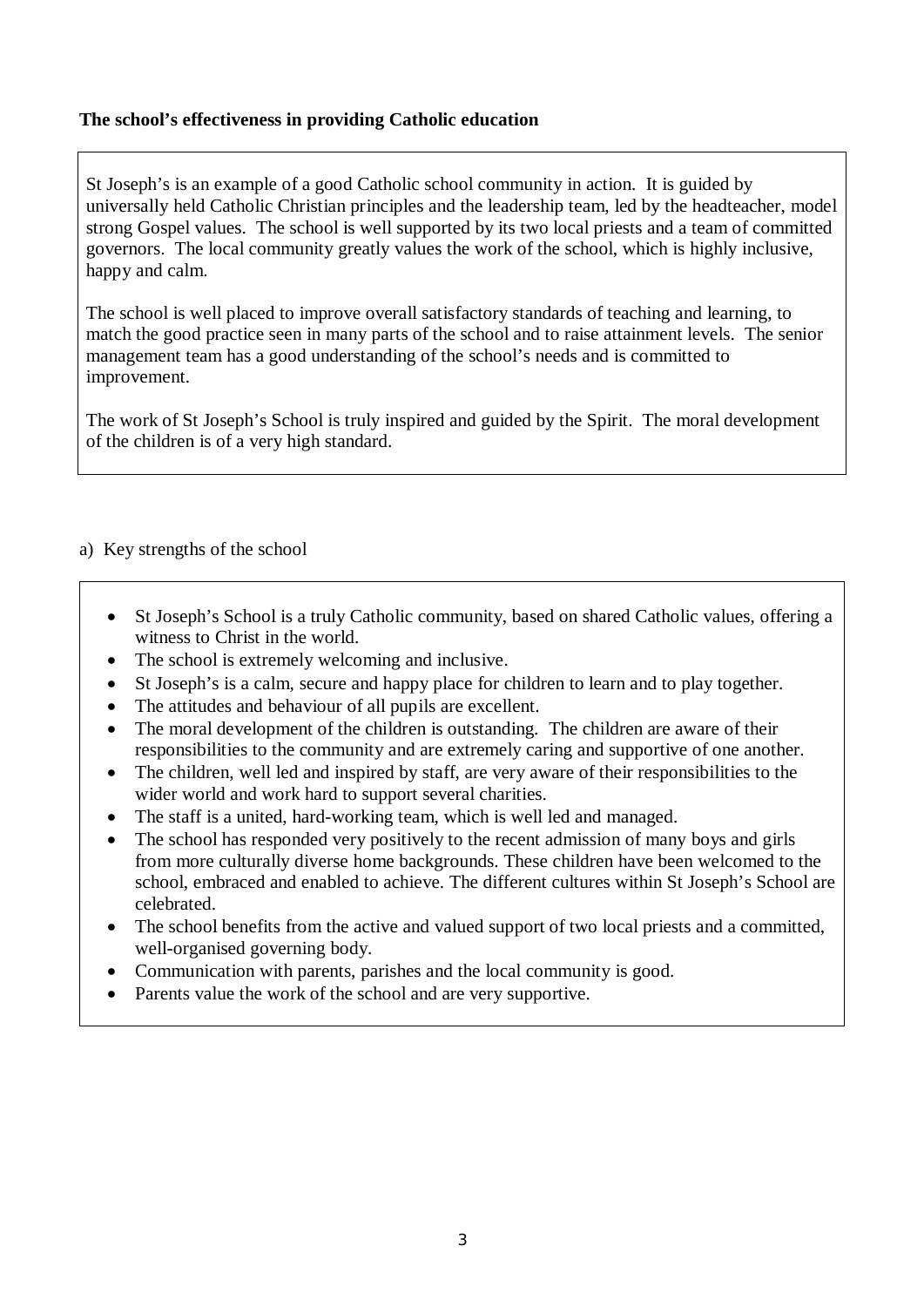# b) Key areas for development

- The quality of teaching and learning needs to be more consistent, so that the good practice observed in the best lessons is seen across the school.
- Monitoring, scrutiny and challenge processes need to be sharpened, so that teachers know what they need to do to enhance curriculum delivery.
- This needs to be supported by a carefully planned programme of staff development, designed to impact positively on improvement.
- All staff should work together to improve the quality of prayer tables and religious education (RE) displays around the school.

## c) Progress since the last validation

- A more robust system for monitoring and evaluation of teaching standards is in place and now needs to be focussed sharply on improvement.
- The school has begun to address issues around standards in teaching and learning, although this has been hampered by high levels of staff turnover, impacting significantly at management level.
- The school has been both active and very successful in developing a greater sense of multiculturalism during a period, when the cultural diversity of the school has grown significantly.

# d) Summary of parents' views of the school

Thirty seven families completed and returned questionnaires to validators and were overwhelmingly positive about the school and its work for their children. All respondents agreed that they were made to feel welcome by the school and that their child was happy at St Joseph's. Almost all felt that the school communicates well with them and a similar percentage were happy with the RE homework their child was given. Around three-quarters of those, who returned a questionnaire, agreed that school kept them well informed about their child's progress in RE with almost nine out of ten saying that they were happy with the standard of their child's work in the subject. Almost all parents agree, that they are welcomed to share in worship at the school, with a similarly high percentage feeling that links between school and home are strong. Fifty-four percent felt that the school keeps them well informed on sex education, but almost a third felt unable as yet, to give a view. Those parents who responded were unanimous in agreeing that St Joseph's gives the girls and boys good opportunities for spiritual and moral development. There was similar overwhelming agreement, that the school is a supportive and caring Catholic community.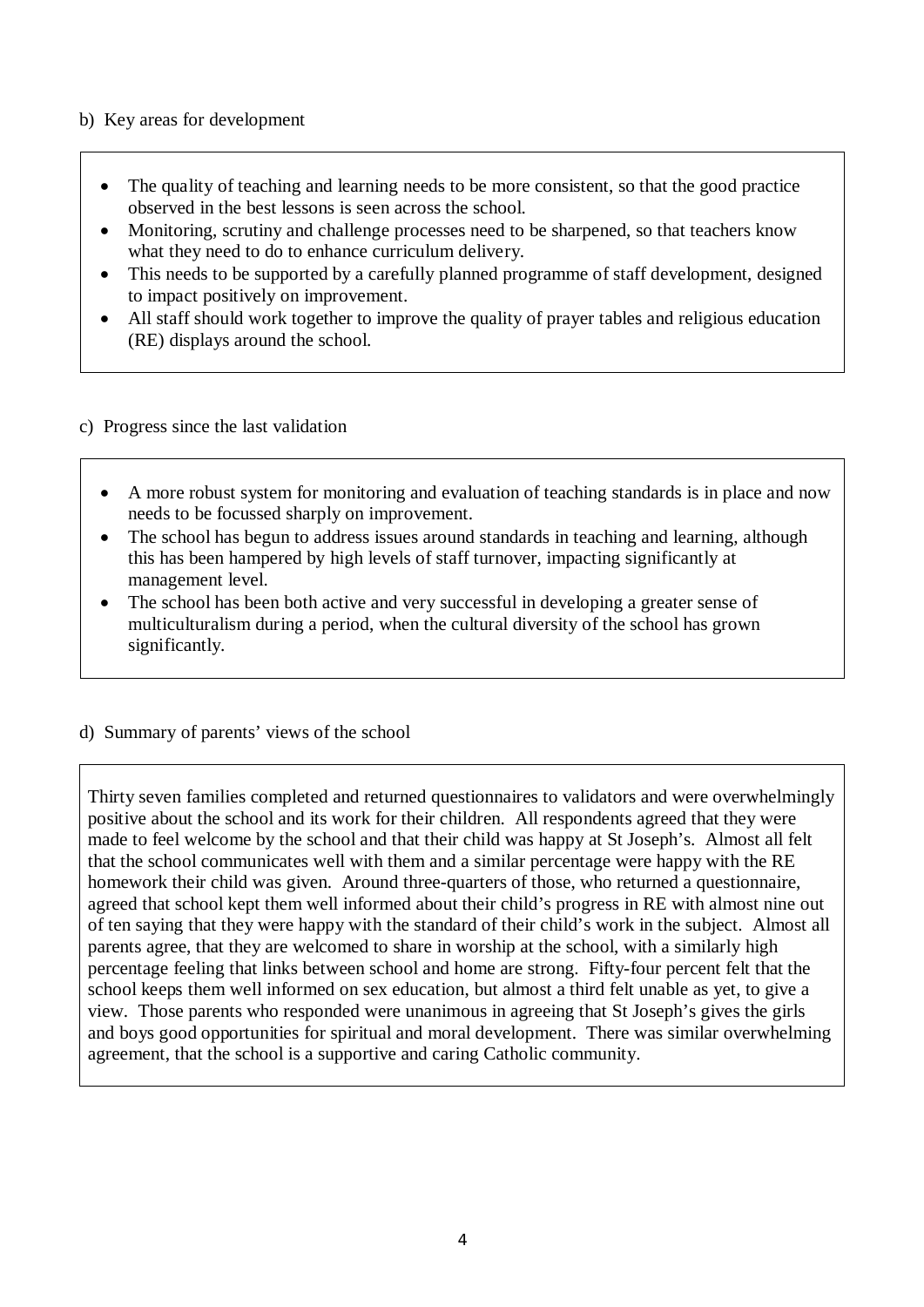# **THE SCHOOL AS A CATHOLIC COMMUNITY**

# **WHAT THE SCHOOL SAYS**

| <b>SECTION A1: The school community</b>                                                                                                                                                                                                                                                                                                                             | Outstanding | Good | <b>Satisfactory</b> | Inadequate |  |
|---------------------------------------------------------------------------------------------------------------------------------------------------------------------------------------------------------------------------------------------------------------------------------------------------------------------------------------------------------------------|-------------|------|---------------------|------------|--|
|                                                                                                                                                                                                                                                                                                                                                                     |             |      |                     |            |  |
| Key strengths identified by the school                                                                                                                                                                                                                                                                                                                              |             |      |                     |            |  |
| Our school community strives to follow in Jesus' footsteps, recognise the Holy Spirit in everyone, and nurture God given<br>$\mathcal{L}$ , and the state of the state of the state of the state $\mathcal{L}$ , and the state of the state of the state of the state of the state of the state of the state of the state of the state of the state of the state of |             |      |                     |            |  |

talents so that all may reach their potential. This central and firmly embedded Mission Statement positively impacts all who visit our school and actively engages them in our commitment to our strong Catholic ethos.

- Supportive, collaborative relationships between all community members enable needs to be met and individuals to be highly valued. All contributions to the whole are appreciated; there is a rich quality to our interactions and great warmth in the welcome offered to visitors.
- The leadership team is effective in promoting Gospel values so that all are nurtured to grow in faith and integrity. Service and humility is modelled by leaders at all levels from HT to prefects, buddies and school council so that Christ is seen in all.
- As the most culturally diverse school in West Berkshire we celebrate our differences and strive to provide equality of opportunity. Our outstanding environment and facilities are well used, demonstrating our commitment to high expectations and embracing our uniqueness as children of God. Comprehensive Induction programmes are personalised and effective for all new and visiting staff.
- Excellent communication, including a Parent Forum, empowers our work both in school and with our Catholic partners in global citizenship.

## **Areas identified for development by the school** *(include timescale for action)*

The School Council is developing pupil voice taking an increasing role in decisions impacting the quality of our learning. Our website is currently under development. It will be an active learning resource and a community information source, communicating the Catholic faith through the life of the School to all. We have recently updated our induction literature for new parents and our Mass sheets to make them more user-friendly.

# **VALIDATORS' JUDGEMENT**

|                                         | <b>Outstanding</b> | Good | <b>Satisfactory</b> | Inadequate |
|-----------------------------------------|--------------------|------|---------------------|------------|
| <b>SECTION A1: The school community</b> |                    |      |                     |            |

### **Key strengths**

### **St Joseph's is a community firmly rooted in faith.**

- The whole staff models positive Catholic values and the pupils have many opportunities to express their own faith in active ways. These include showing care for one another; for example the buddy system and peer mediators, prefects and school council taking responsibility and looking beyond by charity fundraising.
- Relationships at all levels are strong and so clear messages about the school's community responsibilities can be expressed and heard. For example, the year 6 girls and boys understand that they all have a duty to care for younger pupils.
- The school's mission statement is simple, clear and accessible, offering a daily support for the work of the school. It is reviewed annually.
- There is a spirit of genuine inclusiveness in which all are welcomed and enfolded into the life of the school. This has meant that the significant cultural diversity of the school, with thirteen languages spoken other than English, is celebrated and also that children from other home backgrounds can be helped to settle and flourish.
- The school tries hard to offer parents channels, through which to express their views, including surveys and the parent forum.
- The school environment is welcoming and happy, with good facilities especially for younger boys and girls.

### **Areas identified for development**

Validators endorse the school's intention to establish a fresh and comprehensive website quickly, as a key means of passing information and further strengthening community interaction. The school should work with the local authority to establish a clear timescale for this to be done.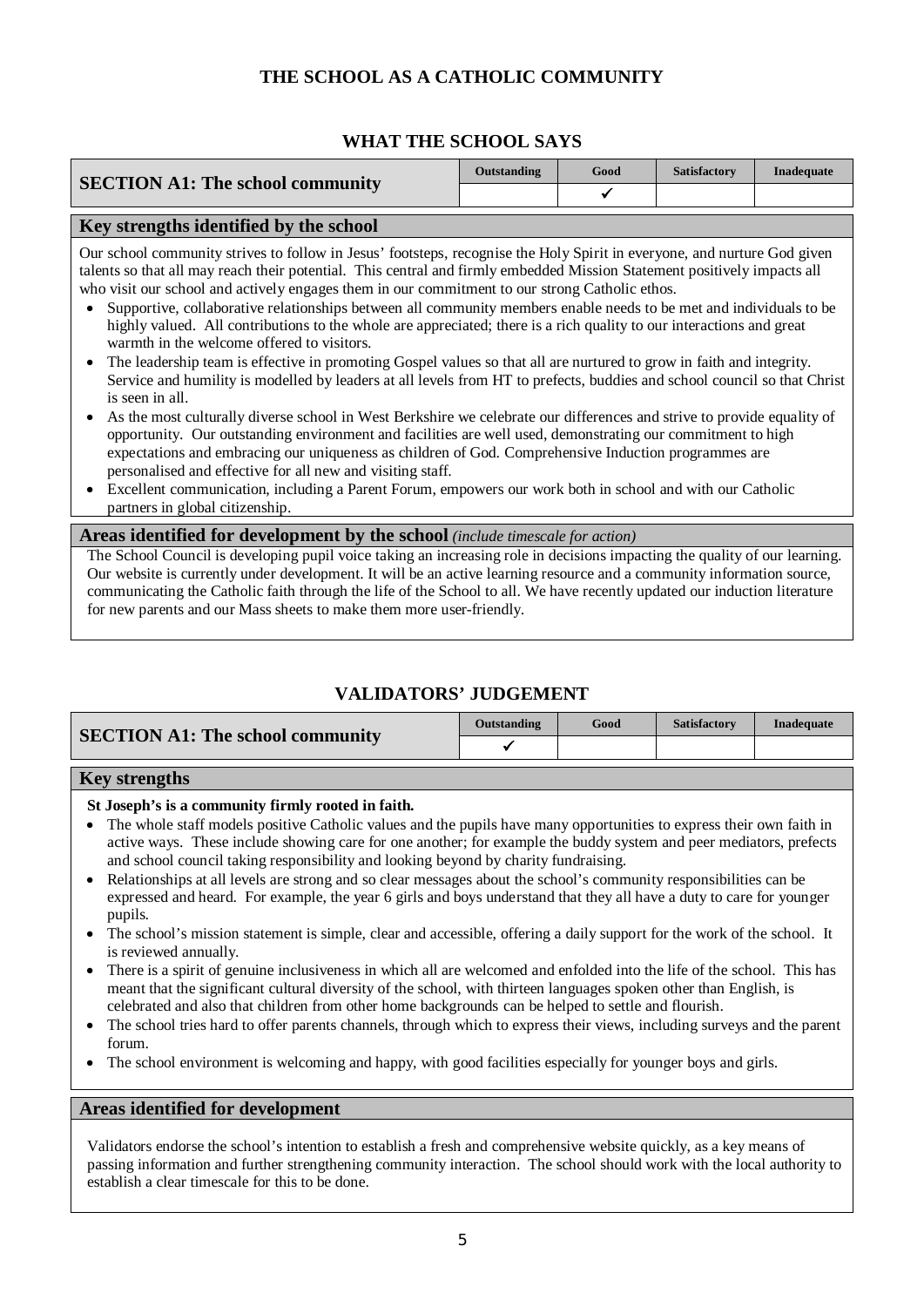|                                                                                                                                                                                                                                                                                                                                                                                                                                                                                                                                                                                                                                                                                                                                                                                                                                                                                                                                                                                                                                                                                                                                                                                                                                                                                                                                                                                                     | Outstanding | Good | <b>Satisfactory</b> | Inadequate |
|-----------------------------------------------------------------------------------------------------------------------------------------------------------------------------------------------------------------------------------------------------------------------------------------------------------------------------------------------------------------------------------------------------------------------------------------------------------------------------------------------------------------------------------------------------------------------------------------------------------------------------------------------------------------------------------------------------------------------------------------------------------------------------------------------------------------------------------------------------------------------------------------------------------------------------------------------------------------------------------------------------------------------------------------------------------------------------------------------------------------------------------------------------------------------------------------------------------------------------------------------------------------------------------------------------------------------------------------------------------------------------------------------------|-------------|------|---------------------|------------|
| <b>SECTION A2: Leadership and management</b>                                                                                                                                                                                                                                                                                                                                                                                                                                                                                                                                                                                                                                                                                                                                                                                                                                                                                                                                                                                                                                                                                                                                                                                                                                                                                                                                                        |             |      |                     |            |
| Key strengths identified by the school                                                                                                                                                                                                                                                                                                                                                                                                                                                                                                                                                                                                                                                                                                                                                                                                                                                                                                                                                                                                                                                                                                                                                                                                                                                                                                                                                              |             |      |                     |            |
| Effective and committed Christian leadership ensures that Christ is at the centre of our school, in daily life and in future<br>planning. The Catholic dimension of our school is vibrant, fully integrated and underpins all that we are and do.<br>Our vision is effectively shared through our foundation of structures and policies, model of leadership, strong<br>supportive relationships, our expectations of staff and pupils, our ethos, parent partnership and rich quality<br>environment. We actively seek to appoint Catholic teachers and those supportive of our faith. We forge strong links<br>with and provide witness to Christ in our wider community and are responsive to feedback we are given.<br>Leadership is effective in providing clear direction for our school. Our development plans are well communicated and<br>founded in Catholic principles, and prioritise the integral human development of our pupils. We are accountable to<br>our stakeholders and each other and value our roles as branches on the vine of Christ. We engage in robust self<br>evaluation, identify next steps and take them swiftly. Our HT and governing body set the example of sharing and<br>learning from good practice in collaboration with professional colleagues. Our SLT is strongly united in its vision for<br>the school and actively drives and delivers improvements. |             |      |                     |            |

• Our HT and governing body actively promote CPD for all staff members at all levels, as all individuals are valued, and support the career development of others in the wider community through successful partnerships with other agencies.

### **Areas identified for development by the school** *(include timescale for action)*

We are committed to renewing and invigorating our vision as new members join our school community, with committed Induction programmes, CPD insets, annual retreats, RE themed days. We review this at the start of every school year including re-visiting with pupils and all community members our Mission Statement – Next review Autumn 2011

# **VALIDATORS' JUDGEMENT**

|                                              | <b>Outstanding</b> | Good | <b>Satisfactory</b> | Inadequate |
|----------------------------------------------|--------------------|------|---------------------|------------|
| <b>SECTION A2: Leadership and management</b> |                    |      |                     |            |

### **Key strengths**

### **Leadership at St Joseph's is focussed on our shared faith.**

- This commitment to maintaining and strengthening the Catholic mission of the school is reflected in all policy documents and curriculum statements.
- School leaders have a shared and coherent vision of how the community can express this vision in active ways and they model this intention well, giving a clear Catholic direction.
- The headteacher and RE co-ordinator are strong advocates for the continuing Catholic dimension of the school.
- Governors are very involved and well informed. Their work is well organised and they robustly monitor the work of the school. Along with staff, they share an annual retreat, where themes of faith and spirituality are explored.
- The school benefits from the regular and valuable support of two local priests, who are well known to the children.
- School self-review is carried out regularly by teachers and governors.
- All of the staff team enthusiastically share the aims and values of the school.

### **Areas identified for development**

Validators endorse the intention of the school to broaden its welcome and induction arrangements further for new members of the school community, although they recognise that this is already a strength of the school. They would also prompt the management to ensure, that all members of the school community are fully involved in the next mission statement review.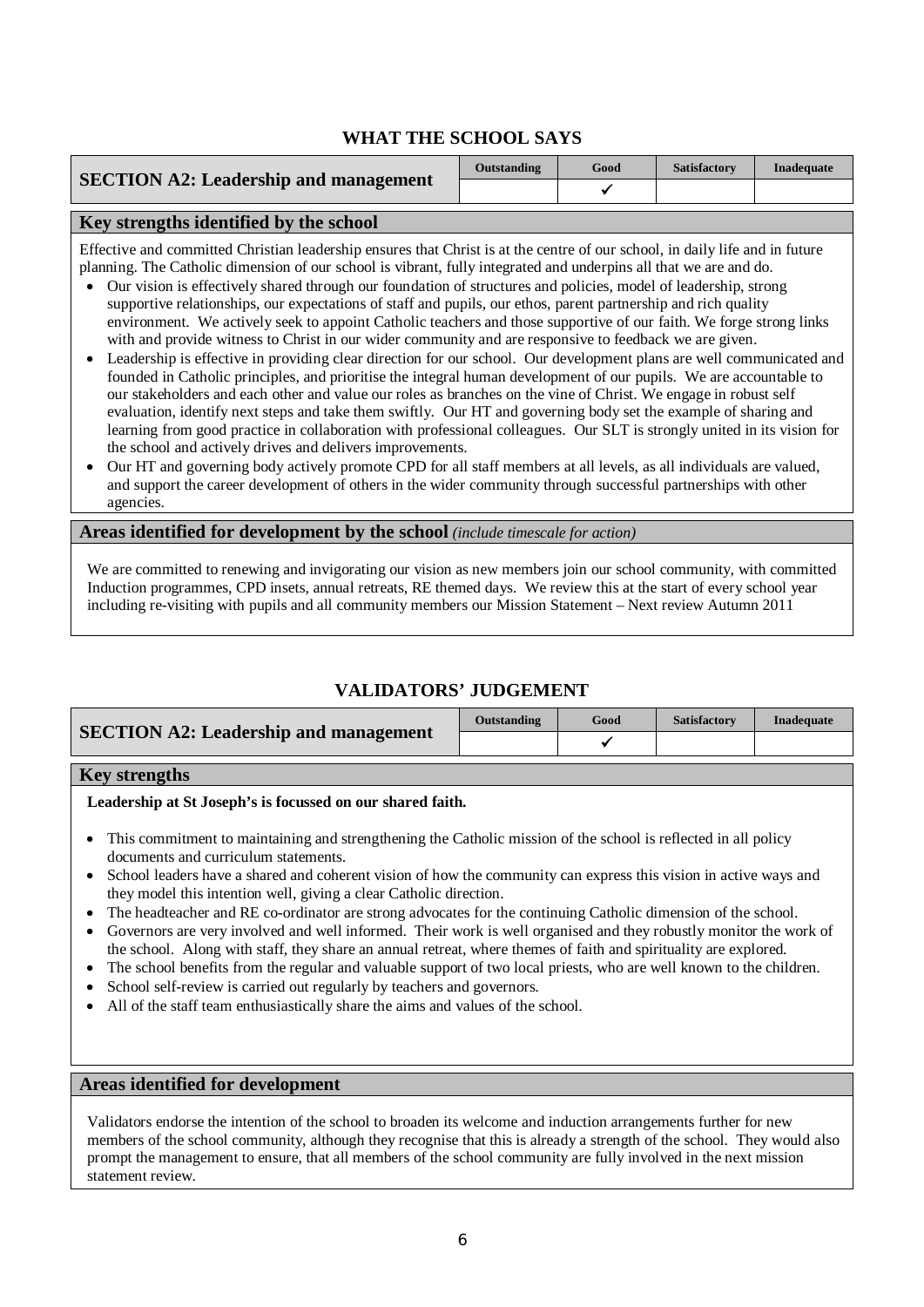|                                        | Outstanding | Good | <b>Satisfactory</b> | Inadequate |
|----------------------------------------|-------------|------|---------------------|------------|
| <b>SECTION A3: The wider community</b> |             |      |                     |            |

## **Key strengths identified by the school**

Our school has embraced opportunities for support and outreach within our local community and *striven* to develop in staff and pupils an active understanding of global citizenship.

- As chair of the Catholic Cluster Group our HT sets an example in supporting and developing good practice within local schools. Our DHs are active in the Catholic Forum and reignited the RE Manager's cluster group. Our links with local schools extend to shared Inset CPD, retreats and residential visits so we learn together and from each other. Diocesan consultants have contributed regularly to staff CPD, and we enjoy regular involvement in Diocesan events such as the Good Shepherd Mass.
- Our governors are strong advocates of Catholic Education in their roles in our local parishes and the LPA. They communicate the work of the school to local clergy, religious, parishioners, parents, former pupils, actively seeking the support of these groups for the work of the school.
- Our parish priests work closely with us to unite school and parishes, with the result that increasing numbers of pupils and their families are involved in parish roles and embark on the First Holy Communion programme.
- Our cultural diversity and commitment to community cohesion has enabled us to develop multi cultural links. So that we are active in charitable support locally, nationally and internationally – Loose Ends, Cabrini, Cafod, Fairtrade Fortnight

## **Areas identified for development by the school** *(include timescale for action)*

Continue to build on our developing multi cultural links – through local parish links we are aiming to support the building of a school and sponsor a pupil. (Autumn 2011)

We continue to develop our work with and support of Cafod, with another themed day visit in October 2011, on the theme of 'Stand up' – for the right to School – Lynda Mussel is booked to visit once more, with the aim of increasing understanding and developing more personal links (School Pairing)

# **VALIDATORS' JUDGEMENT**

|                                        | Outstanding | Good | Satisfactory | Inadequate |
|----------------------------------------|-------------|------|--------------|------------|
| <b>SECTION A3: The wider community</b> |             |      |              |            |

#### **Key strengths**

**All members of the community have a good understanding of the school's responsibilities and work hard to be Christ in the world.**

- The children, led and enabled by staff, but also inspired by their own understanding of their responsibilities to others, have taken part in many charity fundraising initiatives. The boys and girls are rightly proud of their success in improving the lives of others.
- The school is at the heart of parish life, regularly attending Mass and taking a full part in parish activities, including First Communion programmes. Governors are strong advocates for the school and parish priests work hard to nurture this strong relationship.
- Staff, led by the headteacher, take an active part in clusters, forums and other inservice activities, both with the local authority and the Diocese. There are good links and partnerships with other local schools and with the area cluster of Catholic schools.
- The school celebrates its cultural diversity very well and uses this as a springboard to enable all pupils to have a fuller understanding of the lives of other children.

### **Areas identified for development**

Validators endorse the intention of the school to develop its multi-cultural links further, so as to enfold children from other home backgrounds into the life of the school and also to give all of the boys and girls a fuller understanding of the life experience of others.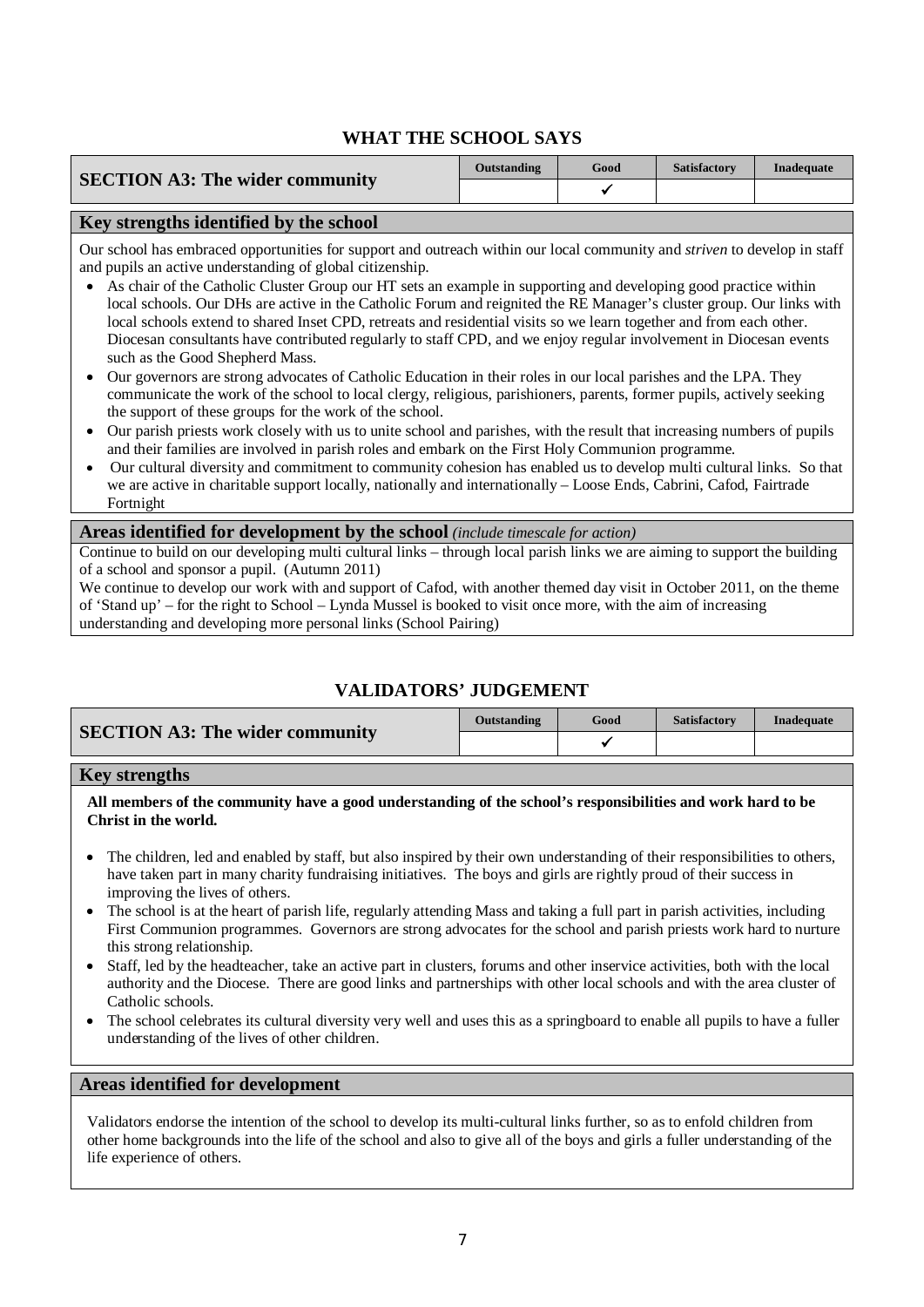# **CURRICULUM RELIGIOUS EDUCATION**

## **WHAT THE SCHOOL SAYS**

| <b>SECTION B1: Leadership and co-ordination</b> | <b>Outstanding</b> | Good | <b>Satisfactory</b> | <b>Inadequate</b> |
|-------------------------------------------------|--------------------|------|---------------------|-------------------|
| of religious education                          |                    |      |                     |                   |

## **Key strengths identified by the school**

Curriculum RE is valued highly by all stakeholders who understand the important part played by RE in the life of the school. Governors and the school leadership provide a clear vision for RE development, ensuring priority is given to RE in the SDP, in curriculum and environment planning and in timetabling.

- Our RE governor takes an active role within school through the programme of visits, and acts as a critical friend to the RE subject manager who is a member of the SLT, thus enabling RE to remain as a development priority.
- The subject manger informs and enthuses staff, providing guidance and support and leading by example, so that RE permeates all aspects of school life and a sharp focus on quality of teaching and learning is maintained.
- The induction of new staff is comprehensive, and ongoing support is given by the subject manager, SLT and the Diocese so that new staff are able to embrace the Catholic ethos and enjoy RE teaching, leading to improved learning outcomes
- God Matters is well embedded so that staff teach with increasing confidence in their subject knowledge and are improving assessment for learning and challenge for all: these are themes within our SDP.
- Parents appreciate being kept well informed of the RE curriculum through 'Our Faith in Focus', Newsletters, Open Classrooms, the Parent Forum, parent evenings and annual reports. As a result parent partnership is strong

## **Areas identified for development by the school** *(include timescale for action)*

Following a successful CPD Inset with the Diocese we are developing our assessment procedures and building a better range of evidence, particularly at the higher levels of RE attainment

# **VALIDATORS' JUDGEMENT**

| <b>SECTION B1: Leadership and co-ordination</b> | <b>Outstanding</b> | Good | <b>Satisfactory</b> | Inadequate |
|-------------------------------------------------|--------------------|------|---------------------|------------|
| of religious education                          |                    |      |                     |            |

### **Key strengths**

**School leaders value RE teaching and learning and demonstrate a commitment to improvement.**

- The RE development plan is comprehensive and was written after consultation within the community.
- RE also appears in the main school development plan, within a set of intentions relating to the wider curriculum.
- Teaching and learning in RE are seen as a key aspect of the curriculum.
- Monitoring and feedback have taken place in all classrooms and work is in hand to strengthen assessment procedures in RE.
- The RE co-ordinator is a good source of information, advice and guidance.
- 'God Matters' is the main RE teaching resource and is well-established and used throughout the school.
- The school understands its stewardship role and obligations and helps the children to develop their own awareness.

## **Areas identified for development**

Validators acknowledge that RE leaders have worked hard to include RE at the heart of school development and have monitored class teaching and learning and scrutinised outcomes. However, due largely to recent and continuing staff turnover, this work has not yet resulted in consistently good levels of classroom performance. Validators endorse the intention of school leaders to focus sharply on teaching and learning in RE, so that the standards seen in the best lessons are shared throughout the school.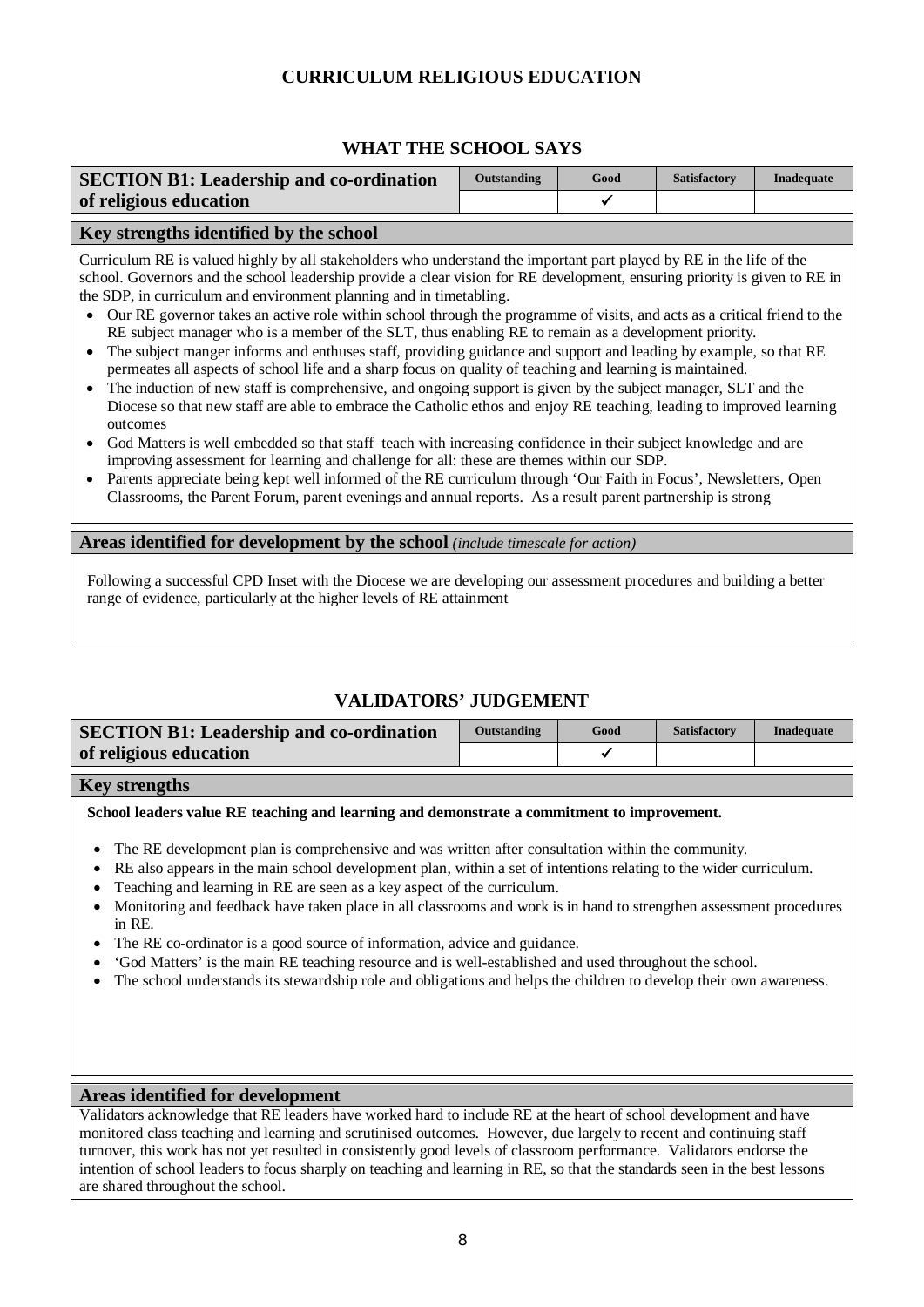| <b>SECTION B2: Attainment and progress in</b> | Outstanding | Good | <b>Satisfactory</b> | Inadequate |
|-----------------------------------------------|-------------|------|---------------------|------------|
| religious education                           |             |      |                     |            |

### **Key strengths identified by the school**

All stakeholders are committed to raising standards of attainment and progress across the curriculum including RE, as evidenced by our SDP priorities.

- Monitoring shows that pupils' attainment is broadly in line with age related expectations and is well matched with that in other subjects. Pupils' progress in RE is good with improved focus on greater challenge for all pupils to ensure attainment at the highest levels and secure a fast pace of learning.
- Pupils' attitudes to RE are consistently good and demonstrate our school commitment to teaching which is inclusive of all backgrounds and abilities. This results in pupils taking an active and lively part in class discussions and engaging positively in RE learning. Teachers are extending challenge and choice, so that pupils develop greater independence in tasks set and improve their self and peer assessment.
- Behaviour in all areas of school is good; pupils take roles of responsibility for themselves and for each other's well being. Relationships are strong, with children and adults being sensitive to the needs of others, enabling them to discuss faith issues openly.
- Comprehensive CPD and reflective practice mean that teaching and learning is improving. Staff are adaptable and forward looking and seek to ensure quality learning experiences and broaden their range of evidence through good AFL.

#### **Areas identified for development by the school** *(include timescale for action)*

Challenge, choice and independence for pupils to ensure attainment at the higher levels – SSR and Ofsted focus and key priorities for 2011/12 SDP.

Explore assessment procedures and range of evidence held – embed AFL consistently across school – 2011/12 focus, Inset already held in May 2011.

# **VALIDATORS' JUDGEMENT**

| <b>SECTION B2: Attainment and progress in</b> | Outstanding | Good | <b>Satisfactory</b> | Inadequate |
|-----------------------------------------------|-------------|------|---------------------|------------|
| religious education                           |             |      |                     |            |

### **Key strengths**

**Pupils' attitudes to learning are good.** 

- In the best lessons observed, work was carefully planned, the pace of learning was good and pupils were engaged and challenged effectively
- The school has embraced 'God Matters' and the scheme is used well in the best lessons observed.
- A variety of teaching and learning styles were used to engage the pupils and to promote improvement and to secure progress.
- Pupils' attitudes to learning are good and they behave very well during lessons.
- Positive relationships are a strong feature and this impacts positively on attainment and progress.
- The children enjoy RE.

### **Areas identified for development**

Continuing professional development (CPD) needs to be more sharply focussed and monitoring and challenge need to be more regular in order to achieve more consistent attainment across the school.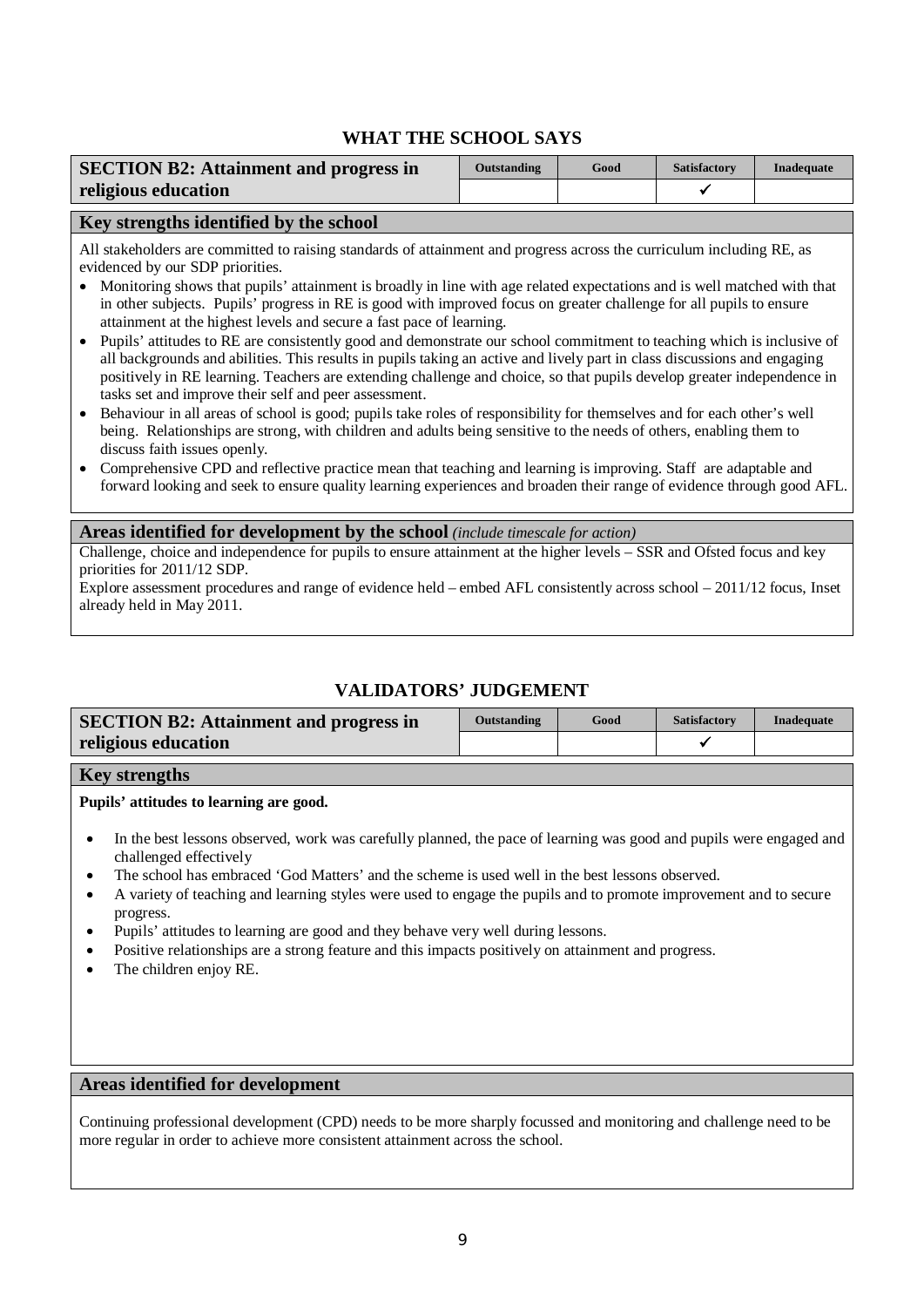| <b>SECTION B3: Quality of teaching</b> | Outstanding | Good | <b>Satisfactory</b> | Inadequate |
|----------------------------------------|-------------|------|---------------------|------------|
|                                        |             |      |                     |            |

#### **Key strengths identified by the school**

The quality of teaching is regularly monitored by the SLT and areas for development prioritised with a strong programme of CPD and peer coaching for staff development.

- Lesson observations demonstrate that TAs are deployed well to support teaching and learning, tasks are differentiated, and all pupils, including those with SEND are able to access good learning.
- Pupils engage with their learning and make good progress as a result of clear objectives being shared and pupils taking a lead role in determining appropriately challenging success criteria. Peer and self assessment are developing and talk partners are used well leading to pupils taking a high level of responsibility for their own learning.
- Teachers adapt God Matters planning to match the needs of learners in their class. AFL is evident through well annotated plans which are personalised where appropriate. 'Before you begin' sessions give prior subject knowledge at adult level, leading to clarity of ideas and concepts and confident lesson delivery. Adults consistently model good learning and use key questioning well to improve pace to ensure that engagement remains high.
- Teachers make good use of ICT and stimulating resources, including the Diocesan Thinking Skills Toolkit, and the school learning environment is used well, both inside and out, to support the quality of learning.

**Areas identified for development by the school** *(include timescale for action)*

Children are becoming more involved in planning their learning as the Creative Curriculum becomes embedded. This enthusiasm for learning is evident in RE where tools like the TASC wheel are supporting our development goals of greater challenge and choice.

Peer and self assessment are being used more consistently across the school.

# **VALIDATORS' JUDGEMENT**

| <b>SECTION B3: Quality of teaching</b> | Outstanding | Good | <b>Satisfactory</b> | Inadequate |
|----------------------------------------|-------------|------|---------------------|------------|
|                                        |             |      |                     |            |

## **Key strengths**

**On the day of the validation, the quality of teaching ranged from unsatisfactory to good.** 

- In the best lessons observed, planning was careful and well linked to prior learning and attainment.
- A variety of teaching styles was used and this ensured that pupils were generally engaged in their learning.
- Response from pupils was good. They respond well and collaborate enthusiastically.
- The children are encouraged to relate their learning to their own spiritual journey and to reflect upon what they have been taught.
- Teachers have embedded 'God Matters' into their RE planning and delivery. RE planning was generally careful and thorough.
- Teaching assistants are valued and effective members of the teaching team and are trusted to work closely with groups and individual pupils.

### **Areas identified for development**

The quality of teaching in the best lessons observed, needs to be shared across the school.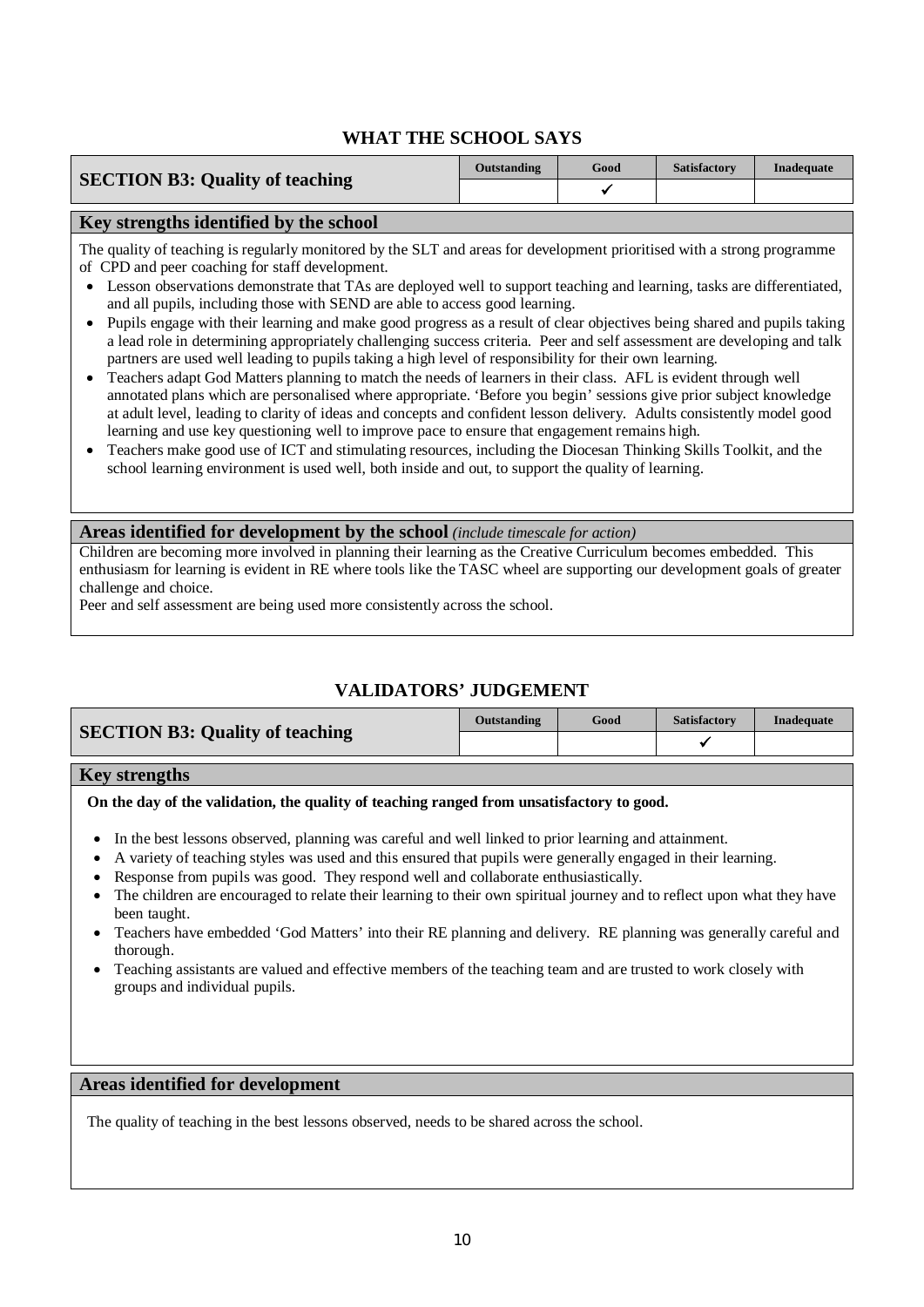# **SPIRITUAL AND MORAL DEVELOPMENT**

# **WHAT THE SCHOOL SAYS**

| <b>SECTION C1: Spiritual development</b> | <b>Outstanding</b> | Good | <b>Satisfactory</b> | Inadequate |
|------------------------------------------|--------------------|------|---------------------|------------|
|                                          |                    |      |                     |            |
|                                          |                    |      |                     |            |

## **Key strengths identified by the school**

Opportunities for spiritual development are found across all areas of school life and are embraced by staff and pupils who respond to quality worship and appreciate moments of profound spiritual significance - awe and wonder.

- The school environment is used well to promote meaningful worship, reverence and reflection, with high quality focal points including prayer tables in each classroom, interactive display boards, areas of quiet, statues, flowers, artwork, and an area for whole school prayer.
- Children are actively involved in a wide range of worship opportunities, planning class CW, leading bidding prayers, reading or taking other active parts in Masses and Liturgies. Older children act as role models to our younger pupils initiating them in to school and parish worship, and demonstrating appropriate reverence with understanding and respect for others' beliefs.
- The RE manger coordinates the programme of Worship for the school so that Priests and other visitors are used well to provide a range of meaningful experiences over the liturgical year, including Retreats, Themed Days, collaborations with our charitable partners, local and national communities. A range of opportunities are planned for whole school, team, class and individual prayer. Adults model and support an active prayer life, and encourage this in home partnership by providing support such as the 'Day by Day' resources to foster daily prayer and Bible reading habits.

## **Areas identified for development by the school** *(include timescale for action)*

Continue to develop our whole school prayer focal area and our programme of pupil retreats and days of reflection for pupils. Build on successes of pupils planning and developing their worship and being role models in faith to each other. Continue to develop our Celebration events to be Gospel – focussed Collective Worships

# **VALIDATORS' JUDGEMENT**

| <b>SECTION C1: Spiritual development</b> | Outstanding | Good | Satisfactory | Inadequate |
|------------------------------------------|-------------|------|--------------|------------|
|                                          |             |      |              |            |
|                                          |             |      |              |            |

## **Key strengths**

#### **St Joseph's is a school where the spirit informs and underpins all aspects of school life.**

- The adults in the school model good, positive and spiritual approaches to their own work, which the children reflect and act out.
- The RE curriculum, with its sound basis in the 'God Matters' scheme and the variety of learning approaches on offer in the best lessons seen, enable the children to ponder and to explore their own spirituality. Experiences in other curriculum areas support this spiritual growth. This growth is evidenced in all parts of the school community, where shared values are truly lived out daily.
- Opportunities for collective worship are well organised, based firmly in a shared spirituality and provide a good support for the spiritual growth of the pupils. One act of collective worship was outstanding.
- The children play a developing role in creating and organising acts of worship.
- Opportunities for prayer are frequent and allow the children to consider, to reflect and to make the experience of God increasingly personal.
- The school works successfully to include parents in the spiritual growth of their children. The RE newsletter has been well received and offers a very good support for family discussion, school and parish linking and prayer.

## **Areas identified for development**

Validators endorse the intention of the school to develop further and maintain a central prayer focal area. They would also recommend that INSET is undertaken with staff to improve the quality of RE display and classroom prayer tables.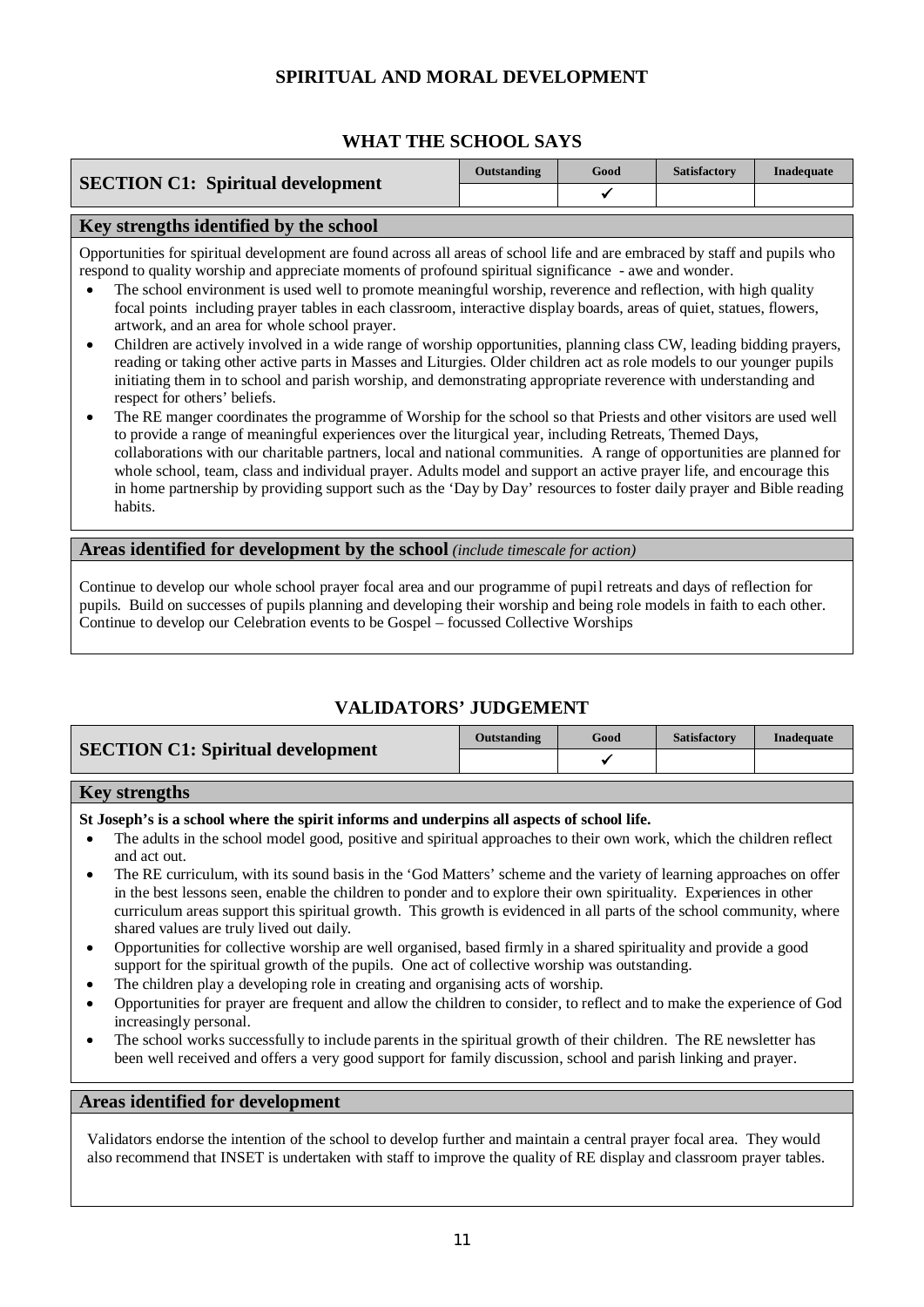| <b>SECTION C2: Moral development</b> | <b>Outstanding</b> | Good | <b>Satisfactory</b> | Inadequate |
|--------------------------------------|--------------------|------|---------------------|------------|
|                                      |                    |      |                     |            |

## **Key strengths identified by the school**

Our Mission statement of Following, Recognising and Nurturing is lived out in the words, attitudes and actions of all members of the school community. Behaviour standards are consistently high due to clear rewards and sanctions built on the foundations of Gospel truths, with the opportunity for reconciliation and forgiveness.

- Our SRE policy and programme was devised in consultation with governors, parents and with Diocesan support so that in planning and implementation it reflects our Catholic values and is linked carefully to the PSHE programme embedded in our school. As a result children respect each other as created in God's image.
- Parent partnership is effective with good communication and personalised support to resolve difficulties and barriers to learning. Staff are good role models and leaders in moral development leading to children being empowered to make the right choices.
- Children are treated as individuals, they are valued, given responsibilities, used as mediators and peer buddies. They are able to talk about issues in circle times, playground support groups and through class and school councils. They take these responsibilities seriously and as a result they are fantastic role models to others. An atmosphere of support and loving care and guidance is evident.
- Children's achievements as good citizens are celebrated by our school family, parish and wider community to whom they contribute greatly

### **Areas identified for development by the school** *(include timescale for action)*

Broaden children's experiences of 'School' – Enrichment day planned with Cafod for October 2011 based on Development Goals – School.

# **VALIDATORS' JUDGEMENT**

| <b>SECTION C2: Moral development</b> | Outstanding | Good | <b>Satisfactory</b> | Inadequate |
|--------------------------------------|-------------|------|---------------------|------------|
|                                      |             |      |                     |            |

### **Key strengths**

**The children's behaviour and care for others is of very high quality and based on their understanding of their responsibilities as young Catholics.**

- There is a clear link between the mission statement and the excellent levels of behaviour and care for others, both within the community and beyond.
- The children make consistently good choices and link these to their faith. Systems for reward and sanction are clear and fair, further enabling and inspiring children to behave well.
- The pupils are given many opportunities to take responsibility and they respond very well.
- The children are very positive about their school and articulate their feelings well.
- All staff model positive and consistent Gospel values. The headteacher gives a strong lead and her knowledge of the boys and girls as well as her visibility around the school, mean that they respond well to authority and leadership.
- The school has responded very well to the increasing numbers of children from diverse ethnic backgrounds, showing that St Joseph's is a welcoming, inclusive and caring community.

### **Areas identified for development**

None apart from those already identified by the school.